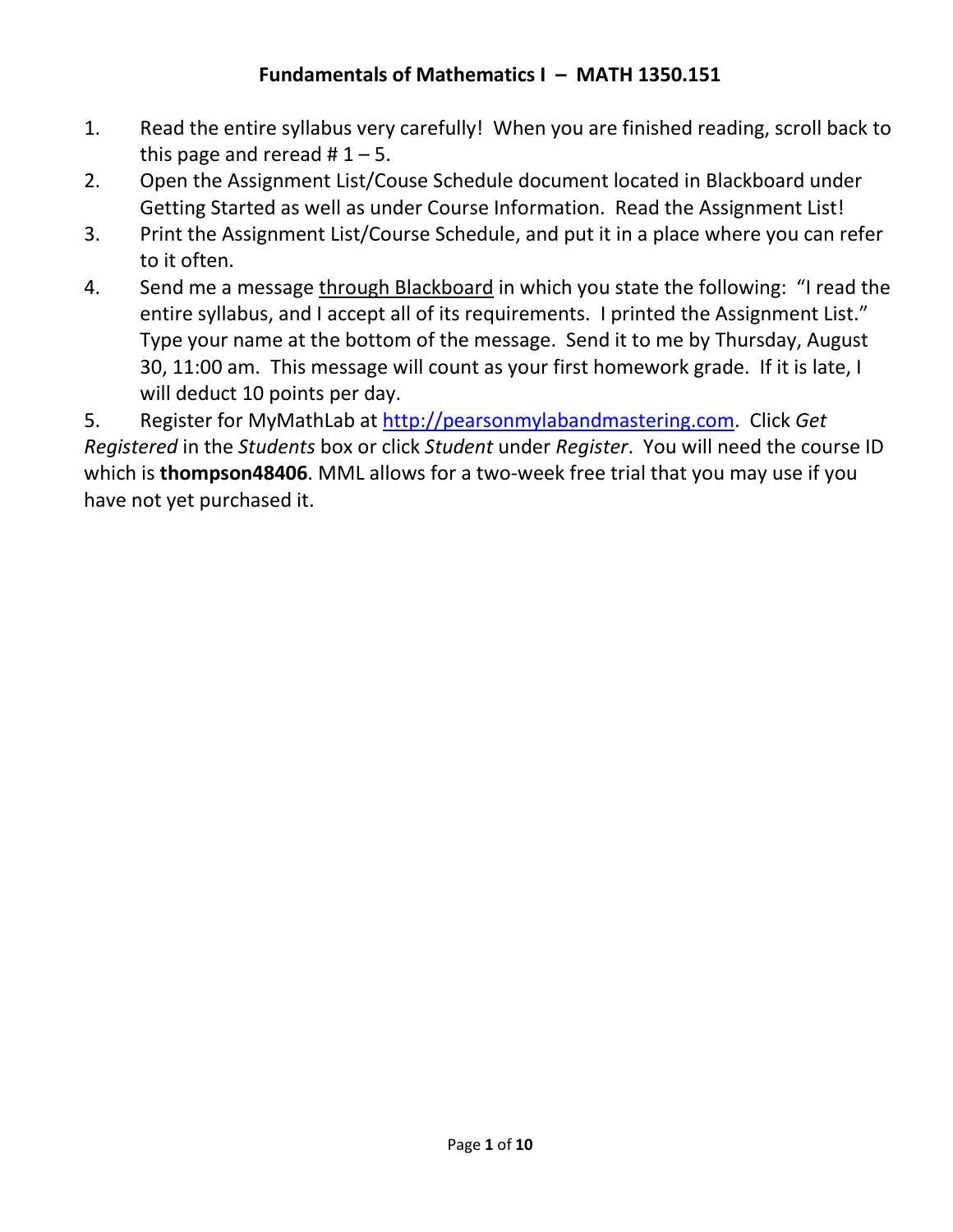### South Plains College Department of Mathematics and Engineering MATH FOR TEACHERS I: 1350.002 Spring 2019 Course Syllabus

Instructor: Kaylan K Thompson Office: M111 Telephone: (806) 716-4886 Email: [kthompson@southplainscollege.edu](mailto:kthompson@southplainscollege.edu) (Once class begins, all email should be sent within Blackboard)

**Office Hours**: As listed or by appointment.

| Mondav           | uesdav                      | Wednesdav        | hursdav             | riday.      |
|------------------|-----------------------------|------------------|---------------------|-------------|
| .0:00<br>$9:00-$ | ٠o٢<br>∴∩r<br>-2.JL<br>⊥.∪∪ | 10:00<br>$9:00-$ | $\cdot 2:30$<br>. . | 1:00<br>-00 |

**Course Description:** This course is designed to provide the prospective elementary/junior high school teacher with some background in elementary analysis. This course is a requirement for the Associate of Arts in Teaching (AAT) degree. Pre-requisite: MATH 1314.

**How this course is conducted:** This is an online course meaning you will access course information and respond to me and/or other students through the use of the Internet. Blackboard and MyMathLab will be used to deliver and manage this course.

| <b>Course Objectives:</b> | To successfully complete this course, you must master 70% of the following objectives: |
|---------------------------|----------------------------------------------------------------------------------------|
|---------------------------|----------------------------------------------------------------------------------------|

- Analyze numerical and geometric patterns and express them mathematically in words or in symbols.
- Use problem solving strategies and algebraic thinking.
- Use set notation and Venn diagrams.
- Define, add, subtract, multiply, and divide whole numbers, integers, rational numbers, decimals, and real numbers.
- Identify functions, evaluate functions, and write functions in algebraic notation.
- Convert numerals in the Hindu-Arabic numeration system into the Roman numeration system and other number base systems and vice versa.
- Determine if a number is prime or composite.
- **•** Determine the greatest common divisor and least common multiple of a set of numbers.
- Solve proportions.
- Convert decimals and fractions into percent and percent into decimals and fractions.

**Core Objectives:** Communication Skills:

- Develop, interpret, and express ideas through written, oral, and visual communication Critical Thinking:
- Generate and communicate ideas by combining, changing, and reapplying existing information
- Gather and assess information relevant to a question
- Analyze, evaluate, and synthesize information

Empirical and Quantitative Competency Skills:

• Manipulate and analyze numerical data and observable facts, and arrive at an informed conclusion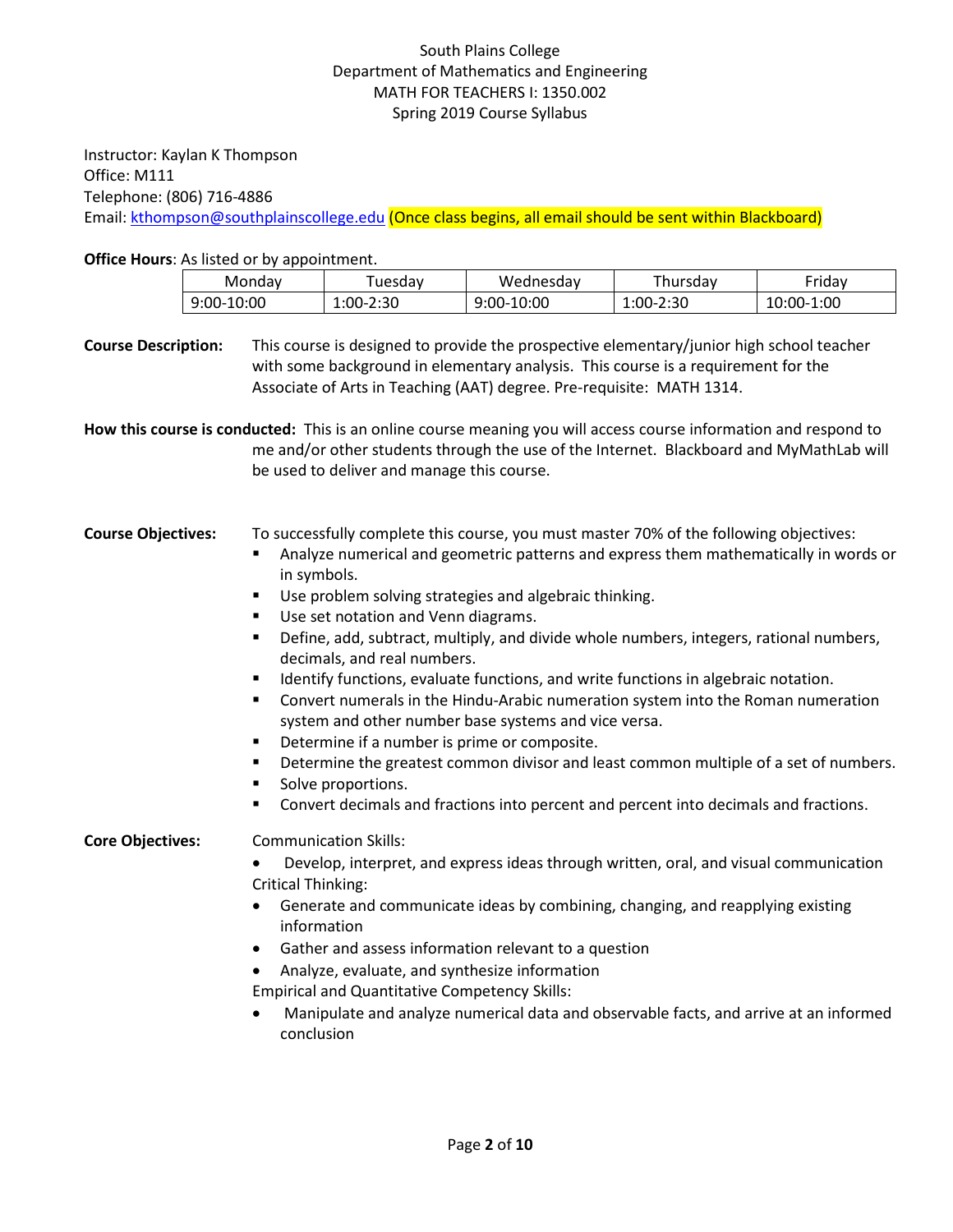# **Textbook & Materials:**

**Required Materials:** MyMathLab Student Access Kit: This kit is free with the purchase of a new textbook at either SPC bookstore or you may also purchase it online at pearsonmylabandmastering.com in which you will need a credit card or PayPal. I encourage you to purchase this kit immediately. Whether you purchase MyMathLab at a bookstore or online, you will need to go to pearsonmylabandmastering.com and click on "Get Registered" in the students box. If you have not yet purchased the access code, that opportunity should be provided as you go through the registration process. You will need the course ID **thompson48406.**

#### **Optional Materials:** Textbook: A Problem Solving Approach to Mathematics for

Elementary School Teachers, Twelfth Edition, by Billstein, Libeskind, & Lott. The textbook is available in multimedia e-form as a part of MyMathLab. If you prefer to own a hard copy, you must purchase a textbook **and** the MyMathLab Student Access Kit. If you purchase a new textbook, the student access kit is free.

# **Technical Support**

I will be glad to help you with MyMathLab (MML) and Blackboard when I can, but please contact the following for any login or technical issues:

**Blackboard**: Student support is available by emailing [blackboard@southplainscollege.edu](mailto:blackboard@southplainscollege.edu) or calling 716- 2180. When emailing a request for help, include your full name, course(s) enrolled in, name of instructor(s) and a phone number where you can be reached. There are also Blackboard video tutorials available at [http://ondemand.blackboard.com/students.htm.](http://ondemand.blackboard.com/students.htm) You can also get to these videos by logging into Blackboard and clicking the My Blackboard tab.

### **MyMathLab**:<http://pearsonmylabandmastering.com/students/support>

You can email or chat online. The chat online is the fastest way to reach them. The home page for MyMathLab is [http://pearsonmylabandmastering.com.](http://pearsonmylabandmastering.com/) On this page, you will see a box titled Students. In this box, you will find links for "Getting Registered" and "Support".

**Calculators:** You may use a scientific or graphing calculator.

**Software Requirements:** Microsoft Word 2007 or 2010 or 2013 or 2016 Adobe Acrobat Reader

**MyMathLab System Requirements:** Please follow the link to see the system requirements for MyMathLab. **<http://www.pearsonmylabandmastering.com/northamerica/mymathlab/system-requirements/>**

# **Class Policies**

**Logging Into Your Course:** Under no circumstances are you allowed to give your User ID and/or passwords to anyone (for either Blackboard or MyMathLab). If someone other than you logs into this course, I will withdraw you from the course with an F, regardless of the reason. If you are taking this course with a roommate, sibling, spouse, or significant other, you must inform me of this immediately. Failure to disclose this information could result in your being withdrawn from this course with an X or F.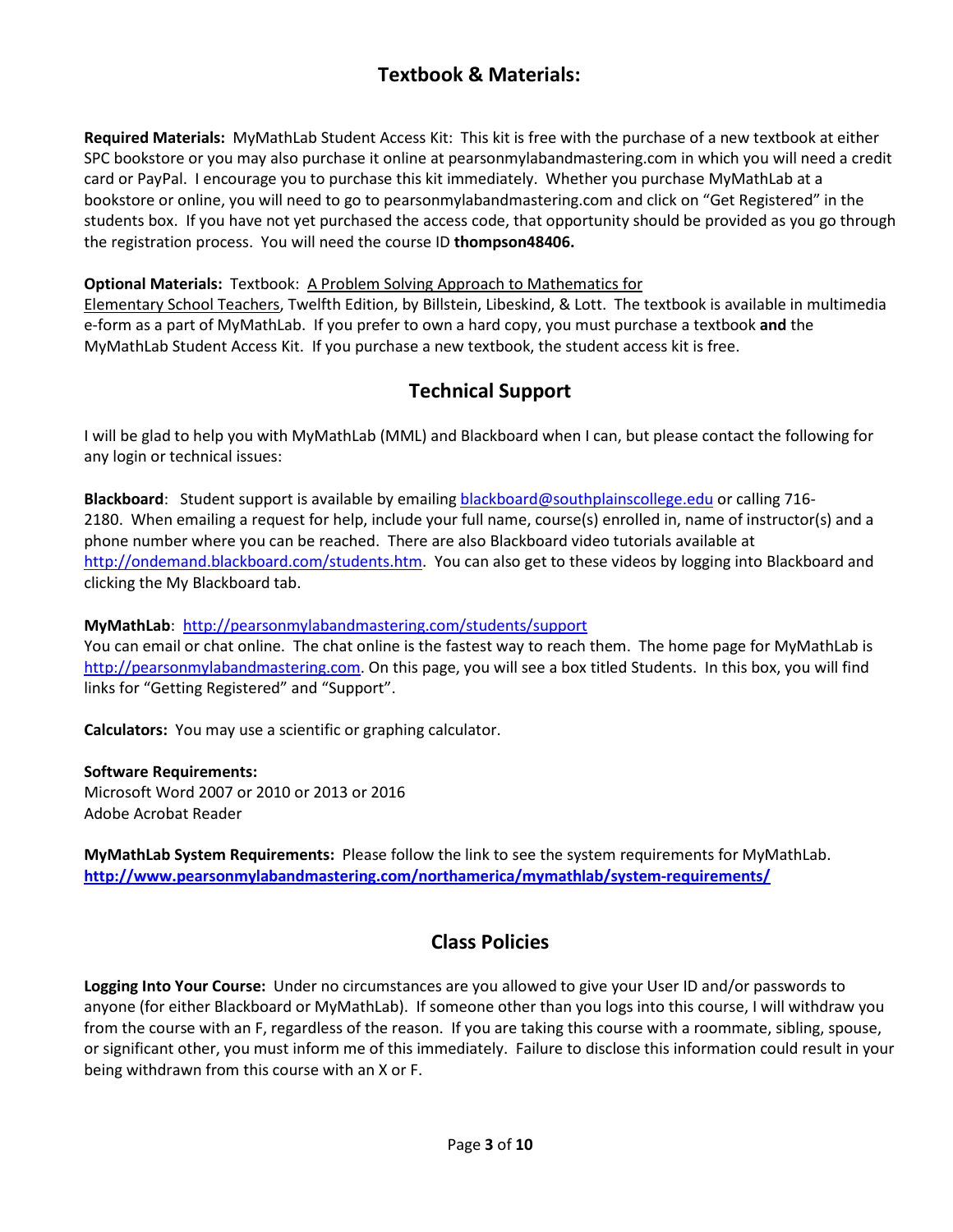**Attendance Policy:** Attendance is monitored through the completion of assignments. Whenever you have 6 missed assignments, the instructor may withdraw you from the course with a grade of X or F. Just logging in does not keep you compliant. You must be turning in work!

**Academic Integrity:** It is the aim of South Plains College to foster a spirit of complete honesty and a high standard of integrity. Please refer to the SPC General Catalog policy under "Academic Integrity" and "Student Conduct" regarding consequences for cheating and plagiarism. This is an online environment, and others will see your responses to discussion posts. Do not post any pictures or data that others may find offensive. You are expected to work alone on all tests and quizzes. You may use your textbook and notes for assistance. If you choose to cheat on any test, you will be withdrawn immediately from this class with a grade of F. Whether you copy someone else's work or you allow someone to copy your work is immaterial. Cheating of any type is not tolerated.

**Computer Issues:** If your personal computer becomes "disabled", there are computer labs on the Levelland and Reese campuses, which you may use to access this course. Please remember that it is your responsibility to have a backup plan in place in case your computer goes down. Do not wait until it is a crisis situation! Computer problems, mechanical failures, Internet service issues, etc. do not constitute excuses for late submission of work. Deadlines will NOT be altered. This means that you should not wait until the last minute to work on assignments! All assignments are due at 11:00 am. I suggest that you try to turn in assignments the night before the due date, so that if you have technical issues, you will have time to deal with those issues and still get your assignments in on time. If the SPC server is down, you may access MyMathLab directly at [http://pearsonmylabandmastering.com.](http://pearsonmylabandmastering.com/)

**Netiquette:** No profanity under any circumstances! Respect and courtesy is required at all times. Even though we are not meeting face to face, I still expect formal/polite classroom decorum, as do your classmates. Students who decide to insult, embarrass, intimidate, or coerce other students or me will be dropped from this course immediately.

**Withdrawal:** If you are administratively withdrawn from this class, you will receive an F or X at my discretion. If you wish to withdraw from the course for any reason, you must contact the admissions office. If you live in Lubbock or Levelland, you will need to go to the admissions office (Levelland or Reese Campus) to drop the class. If you do **not** live in Lubbock or Levelland, contact the Registrar's Office (806-716-2371) for further instructions. Please send me an email telling me you are withdrawing and why. If you drop this class, a W does not become effective until you complete the required steps with the admission's office. Until I receive official notification of your withdrawal, you are still on my class roll and are subject to being dropped with an F.

**Communication:** All email should be sent through Blackboard. From Monday through Thursday, I will respond to your email within 24 hours. If you email me after 12 noon on Friday, you may not hear from me until after 9 am Monday morning, so do not wait until it is an emergency to email me. I do not guarantee a response to email during SPC scheduled school holidays.

| <b>Grading Policy:</b> | Lesson Plan                 | 5%             |
|------------------------|-----------------------------|----------------|
|                        | <b>Homework Average</b>     | 10%            |
|                        | <b>Quiz Average</b>         | 10%            |
|                        | Unit Exam Average (4 tests) | 60%            |
|                        | Final Exam                  | 15%            |
| <b>Grading Scale:</b>  | A: 90 and above             | $D: 60 - 69$   |
|                        | $B: 80 - 89$                | F: 59 or below |
|                        | C. $70 - 79$                |                |

You may access your grades at any time during the course on MyMathLab by clicking on Gradebook. If you have an assignment that says past due, that assignment has not been included in calculating the overall average. Once I submit a zero for the assignment, then it will be included in the average. I will keep all your grades for this course in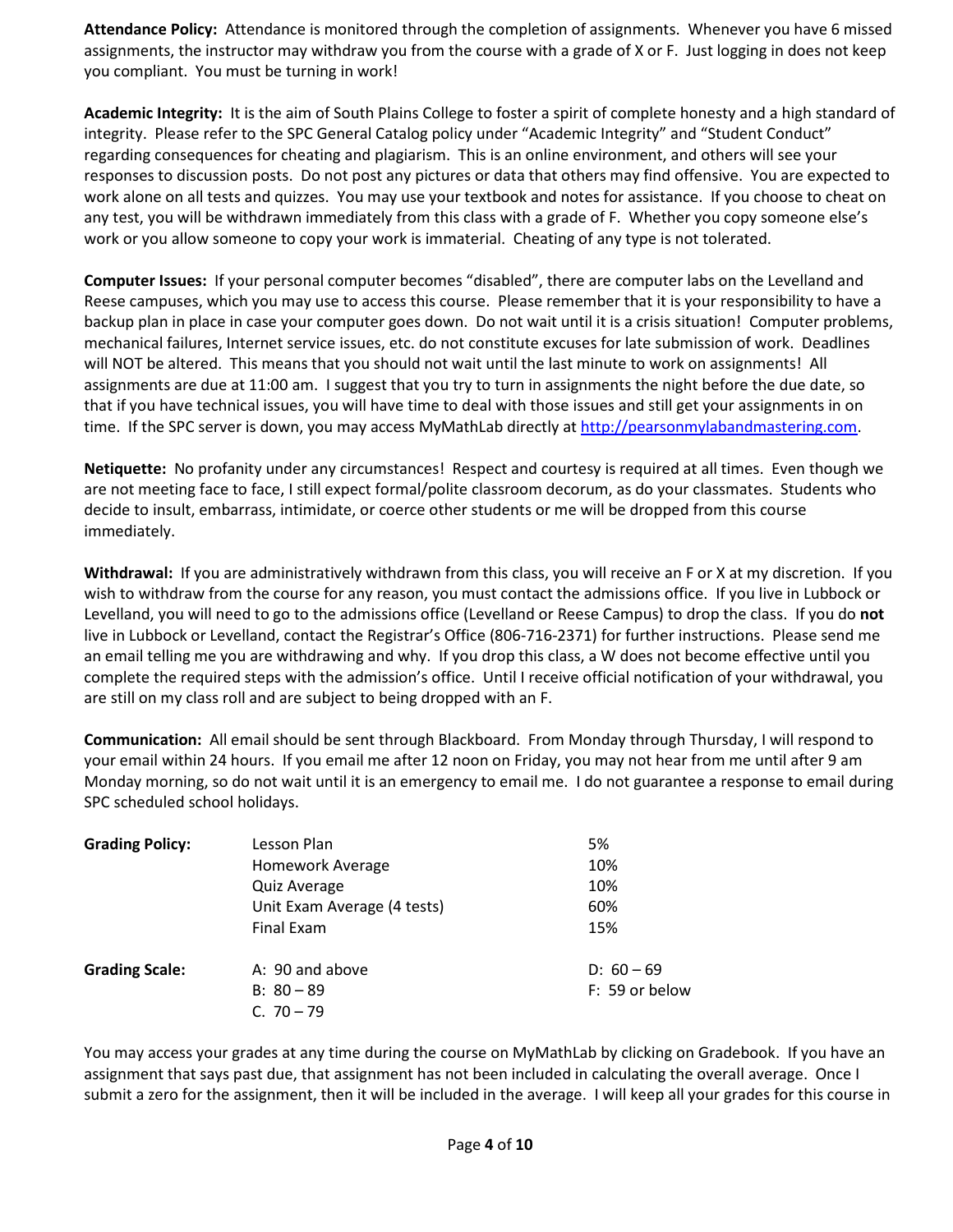the MyMathLab gradebook. I will not be using the Blackboard gradebook. Here is the formula for calculating your course average: *(Lesson Plan \* .05)+(HW Avg \* .10)+(Quiz Avg \* .10)+(Test Avg \* .60)+(Final \* .15)* Work hard throughout the semester! I do not curve test grades for any reason. I also do not allow any one student to be a special case. Do not ask for extra points or for me to bump up your grade at the end of the course. You must *earn* all points that you receive.

All assignments completed in MML will be graded instantly as they are submitted. For assignments outside of MML, grades and feedback on work from the instructor will be provided within one week after the assignment's due date. These grades will be recorded in the MML gradebook.

### **Important Dates:**

January 21: Martin Luther King Holiday March 11 – 15: Spring Break April 22: Easter Holiday April 25: Last Day to Drop

**Course Content and Unit Learning Outcomes:** On the home page for this course in Blackboard, you will find a list of links in the left column. The "Units" link contains the course content. For each unit, you will find three lists: unit learning outcomes, course materials, and assessments. Notes, lecture videos and assignments are found in the unit folders in Blackboard. The textbook, PowerPoints, and additional video lectures are located in MyMathLab by clicking the Multimedia Library link.

### **Unit 1: Problem Solving and Patterns (Chapter 1) & Sets (Chapter 2)**

The student will be able to:

- 1. Apply the Four-Step Problem-Solving Process to solve various types of problems. (1-1)
- 2. Select an appropriate strategy for a given problem and evaluate the reasonableness of a solution. (1-1)
- 3. Identify and extend arithmetic sequences, geometric sequences, and the Fibonacci sequence; extend patterns of figures. (1-2)
- 4. Use differences in a sequence to find a pattern. (1-2)
- 5. Find terms of a sequence whose *n*th term is given as an algebraic expression. (1-2)
- 6. Create an equation to determine the number of terms in a finite sequence. (1-2)
- 7. Use the appropriate formulas to create equations for arithmetic and geometric sequences. (1-2)
- 8. Write sets using the listing method and set-builder notation. (2-2)
- 9. Identify equal sets, equivalent sets, finite sets, and infinite sets. (2-2)
- 10. Find the cardinal number of a set. (2-2)
- 11. Use Venn diagrams to display the universal set and the complement of a set. (2-2)
- 12. Define the empty set. (2-2)
- 13. Identify subsets and proper subsets, and know the symbols used for these. (2-2)
- 14. Use Venn diagrams to illustrate set intersection, set union, and set difference. (2-3)
- 15. Use Venn diagrams as a problem-solving tool. (2-3)

# **Unit 2: Numeration Systems and Whole Numbers (Chapters 3) & Number Theory (Chapter 4)**

The student will be able to:

- 1. Write a number in expanded form. (3-1)
- 2. Convert numbers between our base 10 system and the Roman number system. Convert numbers between our base 10 system and other bases. (3-1)
- 3. List the counting numbers in systems with other bases. (3-1)
- 4. Identify the place value of a digit in a base 10 number. (3-1)
- 5. Use blocks to model numbers in base 10 and other bases. (3-1)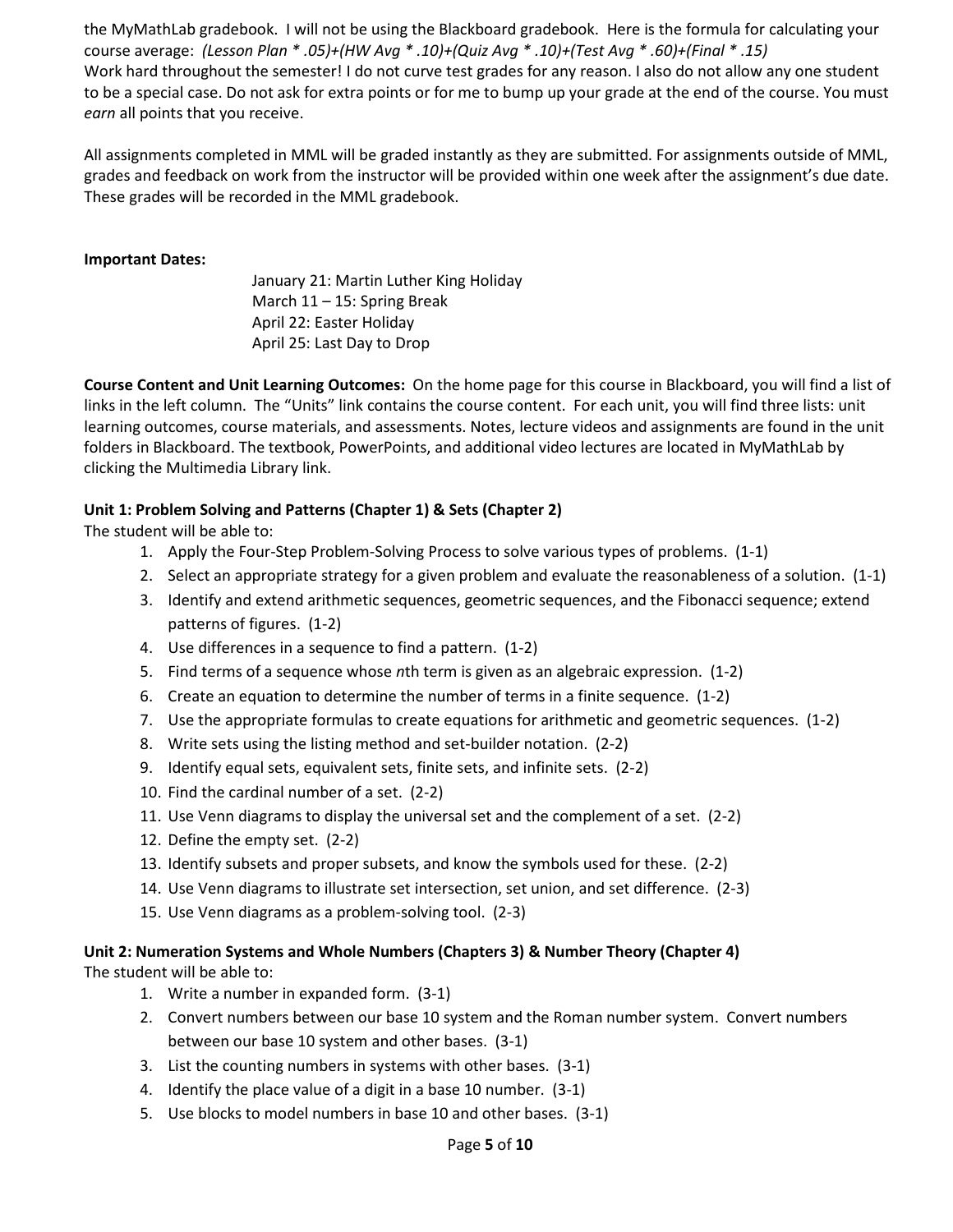- 6. Define the sets of natural numbers, whole numbers, and integers. (3-2, 5-1)
- 7. Describe different models for the four arithmetic operations on whole numbers and integers. (3-2, 3-3, 3-4, 3-5)
- 8. Explain and identify the properties of the four arithmetic operations on whole numbers and integers. (3-2, 3-3, 3-4, 3-5)
- 9. Relate multiplication and division as inverse operations. (3-3)
- 10. Apply the order of operations. (3-3)
- 11. Investigate strategies for mental arithmetic. (3-4, 3-5)
- 12. Investigate strategies for estimating answers to arithmetic problems. (3-4, 3-5)
- 13. Understand the difference between factor (divisor) and multiple. (4-1)
- 14. Explain the divisibility rules for 2, 3, 4, 5, 6, 8, 9, and 10. (4-1)
- 15. Determine whether a whole number is prime or composite. (4-2)
- 16. Write the prime factorization of a whole number. (4-2)
- 17. Understand the Fundamental Theorem of Arithmetic. (4-2)
- 18. Determine the number of divisors of a whole number. (4-2)
- 19. Find the greatest common divisor (GCD) of two or three whole numbers using multiple methods. (4-3)
- 20. Find the least common multiple (LCM) of two or three whole numbers using multiple methods. (4-3)

## **Unit 3: Integers (Chapter 5) &Rational Numbers and Proportional Reasoning (Chapter 6)**

The student will be able to:

- 1. Describe different models for the four arithmetic operations on whole numbers and integers. (5-1, 5-2)
- 2. Explain and identify the properties of the four arithmetic operations on whole numbers and integers. (5- 1, 5-2)
- 3. Apply the order of operations. (5-2)
- 4. Define absolute value. (5-1)
- 1. Define the set of rational numbers. (6-1)
- 2. Determine if a rational number is proper or improper. (6-1)
- 3. Simplify a rational number. (6-1)
- 4. Determine if two rational numbers are equivalent. (6-1)
- 5. Create equivalent fractions. (6-1)
- 6. Model rational numbers. (6-1)
- 7. Discuss the denseness of the rational numbers. (6-1)
- 8. Arrange a set of rational numbers in order. (6-1)
- 9. Find a fraction in between two other fractions using more than one method. (6-1)
- 10. Perform and explain the four arithmetic operations on rational numbers. (6-2, 6-3)
- 11. Describe different models for the four arithmetic operations on rational numbers. (6-2, 6-3)
- 12. Convert between mixed numbers and improper fractions. (6-2)
- 13. Investigate strategies for estimating answers to arithmetic problems involving rational numbers. (6-2, 6- 3)
- 14. Define exponents and use the properties of exponents. (6-3)
- 15. Define ratio and proportion. (6-4)
- 16. Use proportions to solve various application problems. (6-4)

## **Unit 4: Decimals and Percents (Chapter 7) & Irrational Numbers, Real Numbers, and Algebraic Thinking (Chapter 8)**

The student will be able to:

1. Understand the connection between decimals and fractions. (7-1)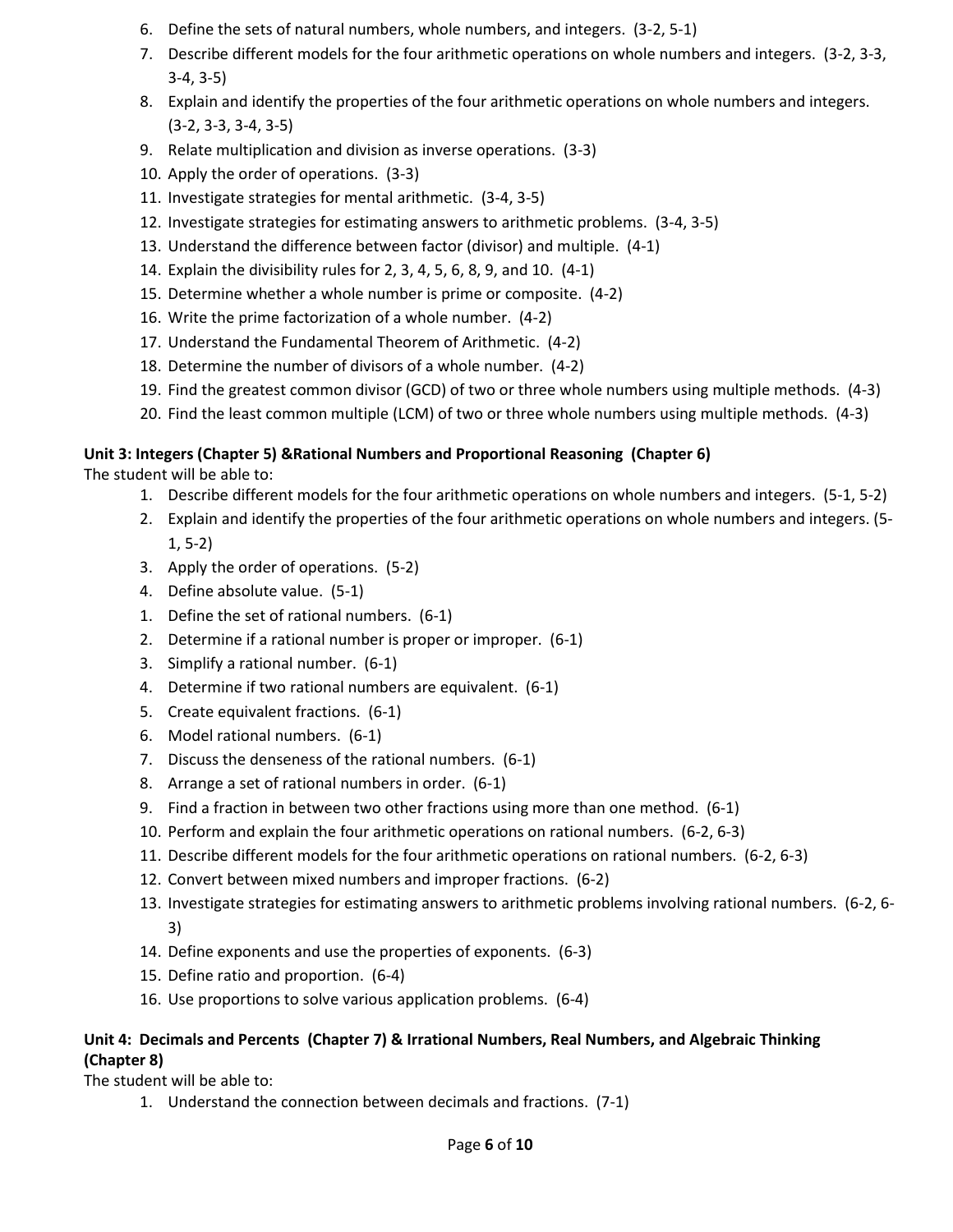- 2. Write a decimal in words. (7-1)
- 3. Write a decimal in expanded form with place values. (7-1)
- 4. Write a decimal as a rational number and vice versa. (7-1)
- 5. Perform and explain the four arithmetic operations with decimals. (7-2)
- 6. Express numbers in scientific notation. (7-2)
- 7. Round a decimal to the nearest given place value. (7-2)
- 8. Classify decimals as either repeating, terminating, or non-terminating. (7-1, 7-3)
- 9. Write a repeating decimal as a rational number. (7-3)
- 10. Define percent as a ratio. (7-4)
- 11. Write a decimal as a percent and vice versa. (7-4)
- 12. Write a fraction or mixed number as a percent and vice versa. (7-4)
- 13. Use percents to solve application problems. (7-4)
- 14. Investigate strategies for mental arithmetic with percents. (7-4)
- 15. Define the sets of irrational numbers and real numbers. (8-1)
- 16. Define and simplify square roots. (8-1)
- 17. Use the Pythagorean Theorem. (8-1)
- 18. Classify a number as natural, whole, integer, rational, irrational, or real. (8-1)
- 19. Arrange a set of real numbers in order. (8-1)
- 20. Define a variable. (8-2)
- 21. Translate statements into mathematical expressions or equations using variables. (8-2)
- 22. Discover and write equations for algebraic patterns. (8-2)
- 23. Use properties of equality to solve equations. (8-3)
- 24. Define function. (8-4)
- 25. Determine if a relation is a function. (8-4)
- 26. Determine the domain and range of a function. (8-4)
- 27. Represent a function as a rule, machine, equation, arrow diagram, table, set of ordered pairs, and a graph. (8-4)

#### **Teacher Preparation**

The student will be able to:

- 1. Be aware that in Texas, public school teachers are required to teach certain objectives called Texas Essential Knowledge and Skills (TEKS).
- 2. Write a detailed lesson plan for a  $K 8$  math class.

# **Assignments**

Most assignments will be completed in MyMathLab (MML), but a few will be located in Blackboard. Please be aware of deadlines because once deadlines have passed, you will no longer have access to those assignments. You may turn your work in early if you wish. Each test, including the final, will open one week prior to its deadline. Deadlines will not be changed for any reason!

**Homework:** There will be 26 homework assignments in MML. These homework assignments will include some media problems in which you might have to view videos and PowerPoints or participate in animations or eManipulatives. As long as you complete these media problems, you will receive credit for them. They should be very helpful for learning the material in that section. Homework problems given in MML may be reworked as many times as you wish, before the deadline, to get a 100 on the assignment. I encourage you to take advantage of this opportunity. After watching the videos, if you are still not sure how to work the problems, use the tab that says "Question Help" and click on "Help Me Solve This" or "View an Example". There will also be a few worksheets that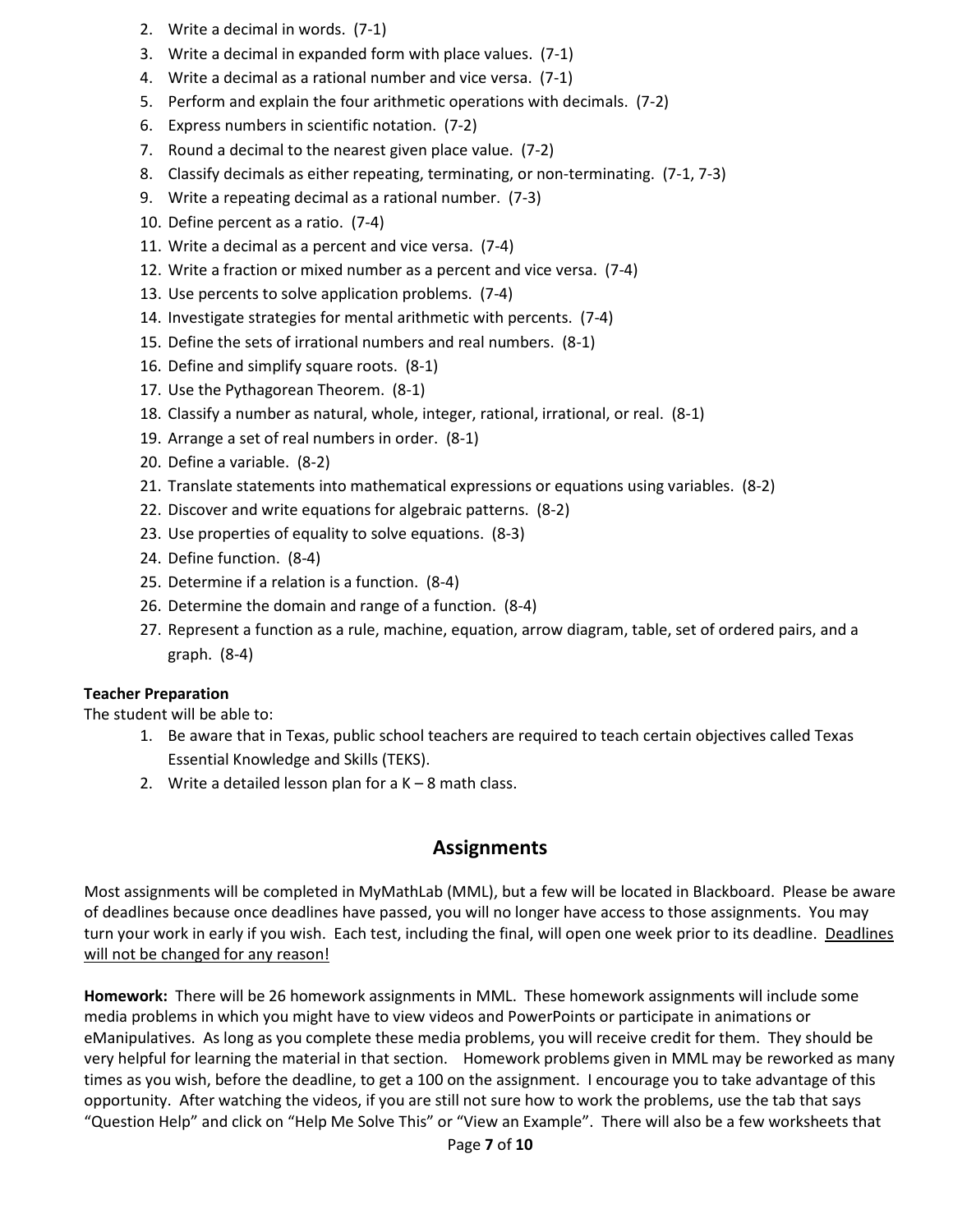will count as homework grades. These are located in Blackboard within the Units folders. These will require that you print the assignment, work them out, scan your work, and email it back to me.

**Discussions:** There will be 3 discussion topics throughout the semester that are located in Blackboard and will count as homework grades. You can get to these from the Discussions link or from the Units folders. You will have to make one new post, including all the required information, and at least one reply for each discussion. As long as you do so, you will receive a 100.

**Quizzes:** Quizzes will be given in MML. You may submit quizzes two times, and the highest of the two grades will be counted. When you open a quiz, you will have 80 minutes to complete it unless you open a quiz less than 80 minutes before the deadline. For example, if you open a quiz 10 minutes before the deadline, then you only have 10 minutes to complete the quiz. You may use your textbook, homework, and notes. You will be allowed to review quizzes immediately after submitting them.

### **Tests:**

**MML Tests**: Unit 1, unit 3, and unit 4 tests will be given in MML and may be submitted only once. To access a test, login to **MyMathLab**, click the link for our course, and choose **Quizzes & Tests**. A link to the test will be found at the top of the page under All Quizzes and Tests, **not** under the heading Sample Tests and Quizzes. Tests are password protected. Each test will have a different password that I will e-mail to you in **Blackboard** the day before the test is released. Those tests will open one week prior to their due dates. When you open a test, you will have **two** hours to complete it unless you open an exam less than two hours before the deadline. You may use a hard copy of the textbook, problems that you have written down from homework or quizzes, and notes, but you will not be able to access assignments or the book in MyMathLab during the test. If you click outside of the test, you will be locked out. You will be allowed to review tests immediately after submitting them.

> You may not need all the time, but you will want to schedule the full amount of time just in case you do need it. The tests are not printable. You must remain connected to the Internet and logged into **MyMathLab** for the duration of each test. Change the sleep settings on your computer while testing. Do not allow your computer to go to sleep or hibernate during a test.

It is critical that you use a reliable computer with a trustworthy Internet connection to take tests. You should reboot your computer before beginning a test. All other applications should be closed as you complete a test. If your computer is "glitchy," do not use it to take tests. If your Internet connection is "spotty," do not use it to take tests. Make plans to use a computer in one of the SPC labs if you do not trust either your computer or Internet connection.

If you are disconnected from your computer or bumped out of a test due to Internet outage, computer malfunction, or program interruption, you will be locked out of your test until I re-enable your test access. I am the only person who can restart your test. Do not contact Pearson. If this occurs, immediately login to **Blackboard** and send me an e-mail telling me the details of your situation.

**Paper Tests**: **Unit 2 test** and the **final exam** will be paper exams. There will be a 2 day window in which you will be able to take these exams. Details on dates and locations are located on the course schedule. You may use both sides of one 4x6" notecard during the exam filled with any information that you feel is helpful as well as a scientific calculator.

**Lesson Plan:** The specific instructions for the lesson plan will be posted in Blackboard in the Lesson Plan Project folder. You will write a detailed lesson plan, which covers objectives from the math Texas Essential Knowledge and Skills (TEKS) for a  $K - 8$  class.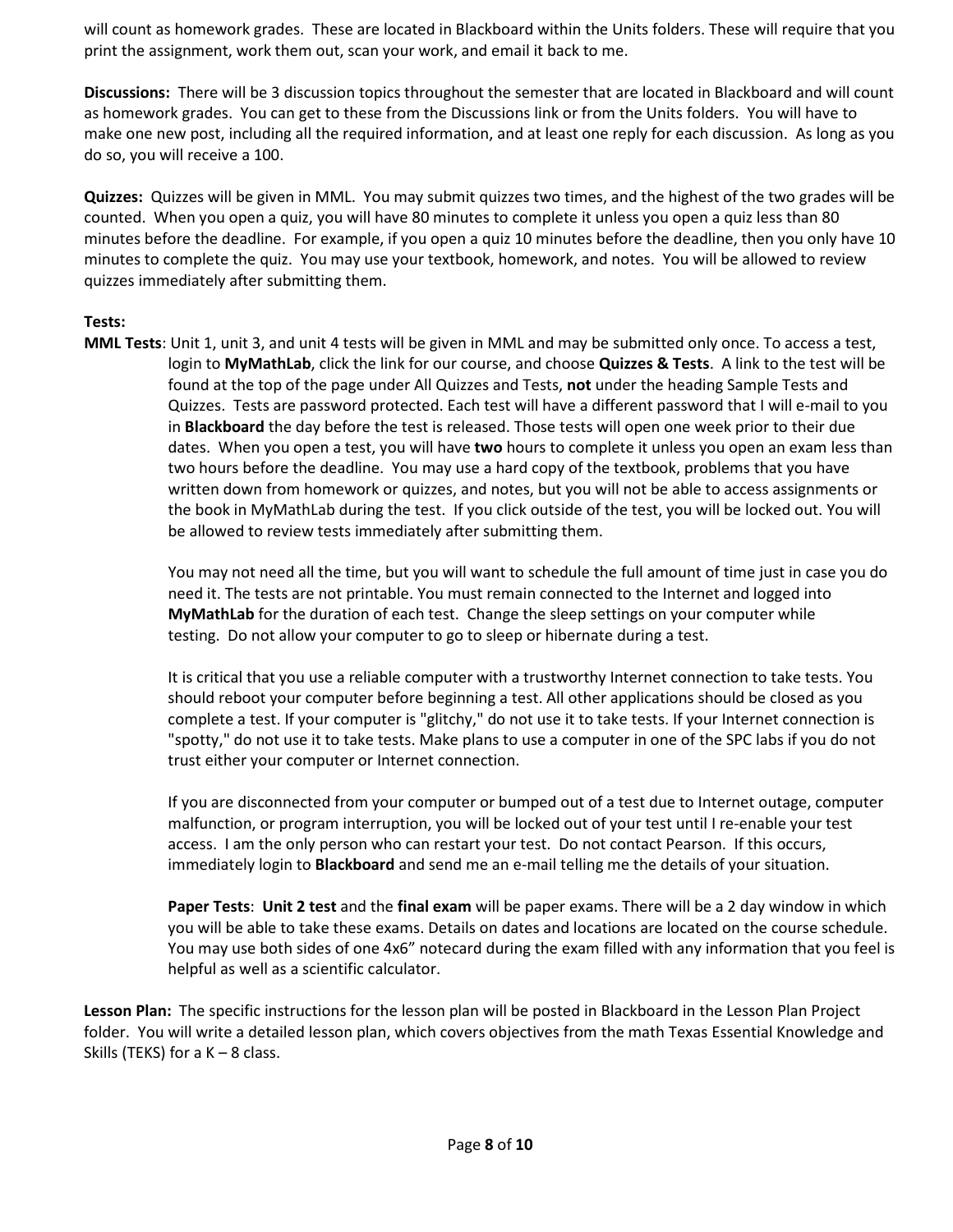**Final Exam:** The final exam is comprehensive. It will cover all the sections for which homework was assigned. There are no exemptions from the final exam. Your grade for the course will be posted on CampusConnect after all students have completed the final.

**Notes:** In each unit on blackboard, you will find a set of blank notes for each section covered. There will also be a screencast posted of me teaching each section problem in detail. It is your job to print each set of notes and fill them out by watching the screencast. At the end of each unit, you will have the opportunity to scan and email me your filled out notes for a free 100% homework grade.

## **Suggestion for Learning the Material in this Course:**

- 1. Look at the Assignment List/Course Schedule to see what section is covered on the homework. For example, you will see that Homework 1 covers section 1-1.
- 2. Click the Units link in Blackboard and look under Unit 1.
- 3. Print the notes for section 1-1. Watch the video for section 1-1 and fill out the notes.
- 4. Read the recommended pages out of the textbook for this section.
- 5. Attempt the MML Homework 1 assignment. If you have trouble, you may use the "Question Help" option available for each MML homework problem. Remember, you can attempt the homework problems as many times as you would like in order to get this grade to 100%.
- 6. If there are other assignments related to the 1-1 learning outcomes, complete those assignments.
- 7. Move to the section listed under Homework 2 and repeat this process.
- 8. When it comes time for quizzes or tests, you may study the homework by clicking on the assignments in the MML gradebook.

**Religious Holy Days**: In accordance with Section 51.911, Texas Education Code, South Plains College will allow a student who is absent from class for the observance of a religious holy day to take an examination or complete an assignment scheduled for that day within seven (7) calendar days after the absence. Students are required to file a written notification of absence with each instructor within the first fifteen (15) days of the semester in which the absence will occur. Forms for this purpose are available in the Student Services Office along with instructions and procedures. "Religious holy days" means a holy day observed by a religion whose place of worship is exempt from property taxation under Section 11.20, Tax Code. (copied from current South Plains College catalog)

**Equal Opportunity:** South Plains College strives to accommodate the individual needs of all students in order to enhance their opportunities for success in the context of a comprehensive community college setting. It is the policy of South Plains College to offer all educational and employment opportunities without regard to race, color, national origin, religion, gender, disability, or age.

**Disability Statement:** Students with disabilities, including but not limited to physical, psychiatric, or learning disabilities, who wish to request accommodations in this class should notify the Disability Services Office early in the semester so that the appropriate arrangements may be made. In accordance with federal law, a student requesting accommodations must provide acceptable documentation of his/her disability to the Disability Services Office. For more information, call or visit the Disability Services Office at Levelland Student Health & Wellness Center 806-716- 2577, Reese Center (also covers ATC) Building 8: 806-716-4675, Plainview Center Main Office.

**Sexual Misconduct Statement**: As a faculty member, I am deeply invested in the well-being of each student I teach. I am here to assist you with your work in this course. If you come to me with other non-course-related concerns, I will do my best to help.

It is important for you to know that all faculty members are mandated reporters of any incidents of sexual misconduct. That means that I cannot keep information about sexual misconduct confidential if you share that information with me. Crystal Gilster, the Director of Health & Wellness, can advise you confidentially as can any counselor in the Health & Wellness Center. They can also help you access other resources on campus and in the